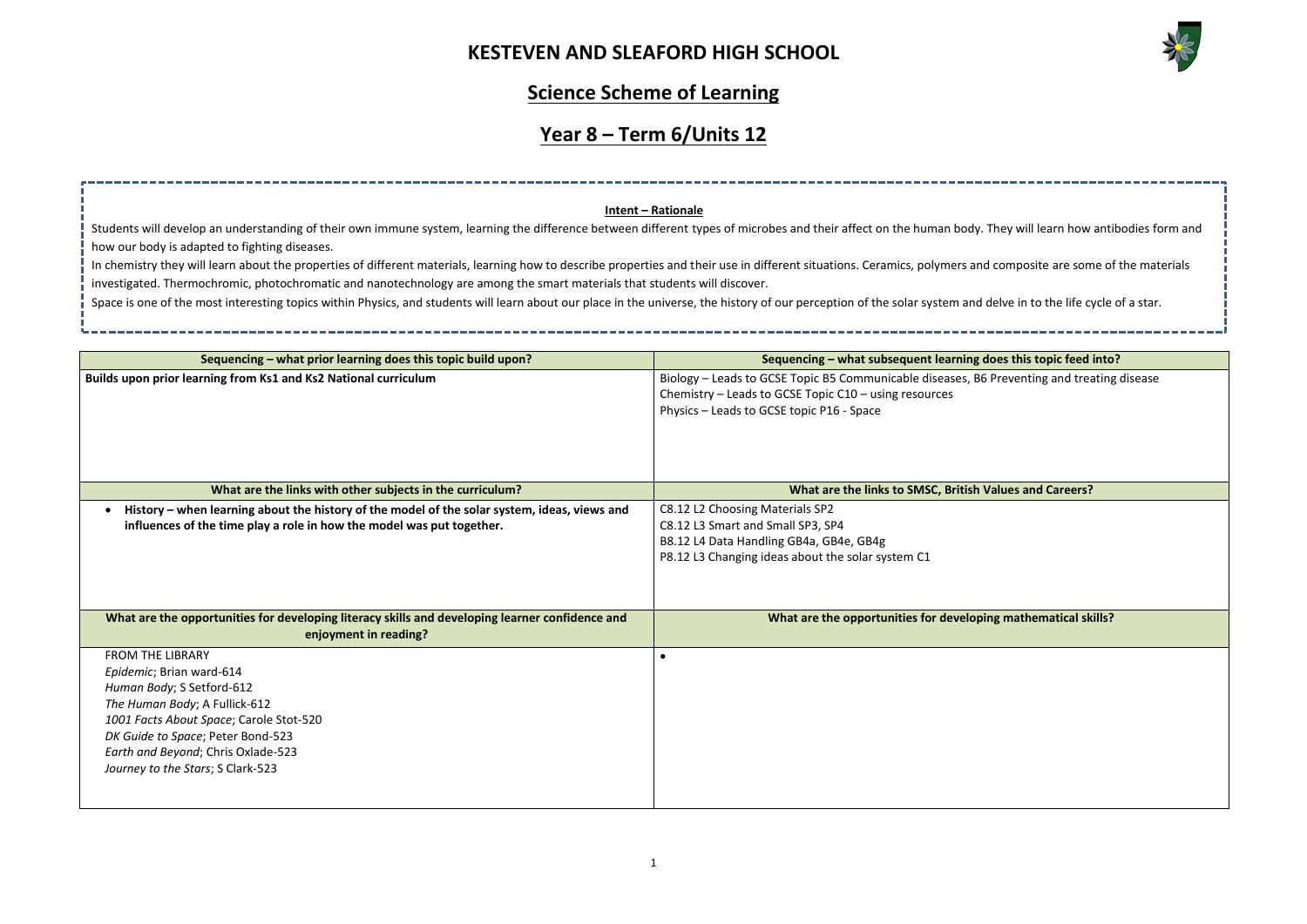



### **Science Scheme of Learning**

### **Year 8 – Term 6/Units 12**

#### **Intent – Concepts**

**What knowledge will students gain and what skills will they develop as a consequence of this topic? Know** Use ideas about properties to explain why a material is used for a certain purpose State that nanotechnology involves making tiny particles of a substance that have useful properties Give some examples of the uses of nanotechnology State the three microbe types and describe their key features. State the ways in which microbes can enter the body State that antibiotics kill fungi and bacteria but not viruses. **Apply** Describe the formation, lifecycle and death of a star Understand and use key terms such as protostar, fusion, and supernova Describe some earlier models of the solar system and explain how evidence has disproved them Describe some of the methods used by scientists to gather new evidence about space Describe some uses for artificial satellites and space stations Describe some of the challenges to space travel and exploration Use a model to describe the relative motion and position of the Sun, earth and moon Describe how vaccination protects the patient from future illness. Describe the body's external and internal defences against microbial infection. Describe simple aseptic technique Describe two ways in which new materials are developed by scientists Describe typical properties and uses of ceramics Describe typical properties and uses of polymers Describe typical properties and uses of composites Use property words to describe some important materials **Extend** Use the model to explain: Day and night, Year, Seasons, Moon phases, Eclipses [solar and lunar] Interpret scientific data to reach a conclusion Discuss some issues surrounding the use of antibiotics Suggest a use for thermochromic and photochromic pigments Explain why crude oil reserves should be conserved Give some examples of smart materials and suggest what they might be used for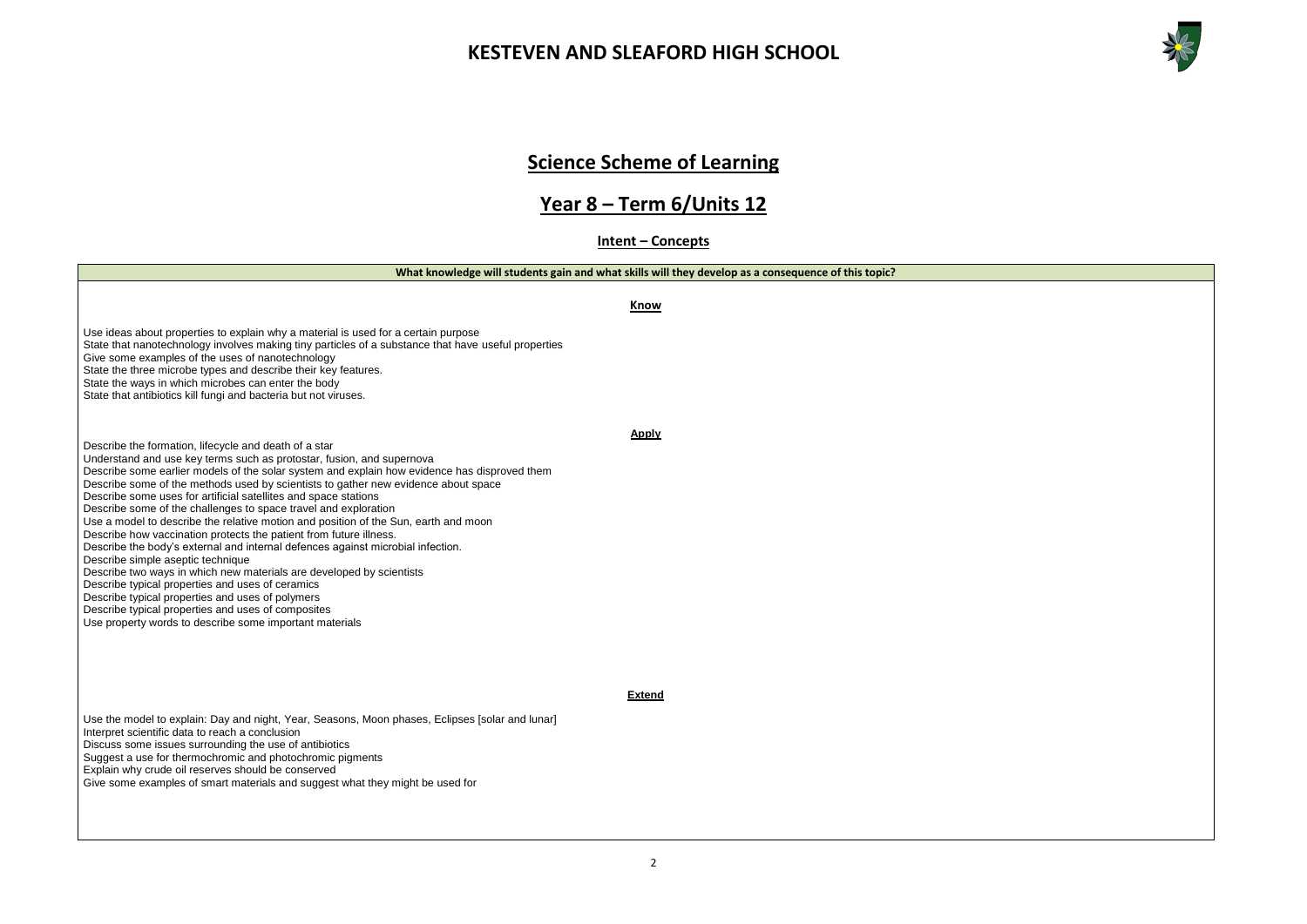

### **Rhath indust in belope in the subse** in this this this this this top in the state in this top in the state for a **progress of students?**

sessment

 $\mathfrak g$ ner materials - practical skills – ,<br>ging ideas about the solar system Skills 2 L4 To the Moon and beyond

| What subject specific language will be used and developed in this topic?                                                           | <b>What opport</b> |
|------------------------------------------------------------------------------------------------------------------------------------|--------------------|
|                                                                                                                                    | Summative as:      |
|                                                                                                                                    |                    |
|                                                                                                                                    |                    |
| <b>Black Hole</b><br>Possible fate of a star at the end of a supernova explosion. Incredible gravity prevents even light escaping. |                    |
| Galaxy A system of billions of stars held together by gravity.                                                                     |                    |
| Geocentric<br>Model of the solar system with the earth at the centre.                                                              | C8.12 L4 Design    |
| Model of the solar system with the sun at the centre.<br>Heliocentric                                                              | P8.12 L3 Chang     |
| Light Year<br>Distance travelled by light in a year.                                                                               | task ZH, P8.12     |
| Lunar Eclipse Earth cast shadow on moon.                                                                                           |                    |
| Nebula Vast cloud of dust and gas in space.                                                                                        |                    |
| Neutron star Possible fate of a star at the end of a supernova.                                                                    |                    |
| Hydrogen nuclei fuse to form helium.<br><b>Nuclear Fusion</b>                                                                      |                    |
| Orbit Path of object travelling round another object. Ie planet round sun.                                                         |                    |
| Sphere of gas formed in a nebula by gravity. When hot enough fusion will start and a star is born.<br>Protostar                    |                    |
| Red Dwarf<br>Small cool star.                                                                                                      |                    |
| <b>Red Giant</b><br>Giant star that has used up all its hydrogen fuel.<br>Satellite                                                |                    |
| Object that orbits a planet. Moon is earth's natural satellite.<br>Solar Eclipse Moon casts shadow on earth.                       |                    |
| Supernova<br>Explosion at the end of a giant stars life.                                                                           |                    |
| White Dwarf Core of a star that is left after a red giant has lost its outer layers.                                               |                    |
|                                                                                                                                    |                    |
| Micro-organism<br>Living thing that spends its whole life at a size too small to be seen with the naked eye                        |                    |
| Unicellular organism with no proper nucleus.<br><b>Bacteria</b>                                                                    |                    |
| Virus Very simple micro-organism. Can only live and reproduce in host cells.                                                       |                    |
| Fungus Complex unicellular or multicellular organism. Has nucleus.                                                                 |                    |
| Pathogen<br>Organism capable of causing illness in its host.                                                                       |                    |
| Unicellular<br>An independently living cell.                                                                                       |                    |
| Multicellular A living thing in which different cells live and co-operate together.                                                |                    |
| White blood cells that engulf and digest pathogens.<br>Phagocytes                                                                  |                    |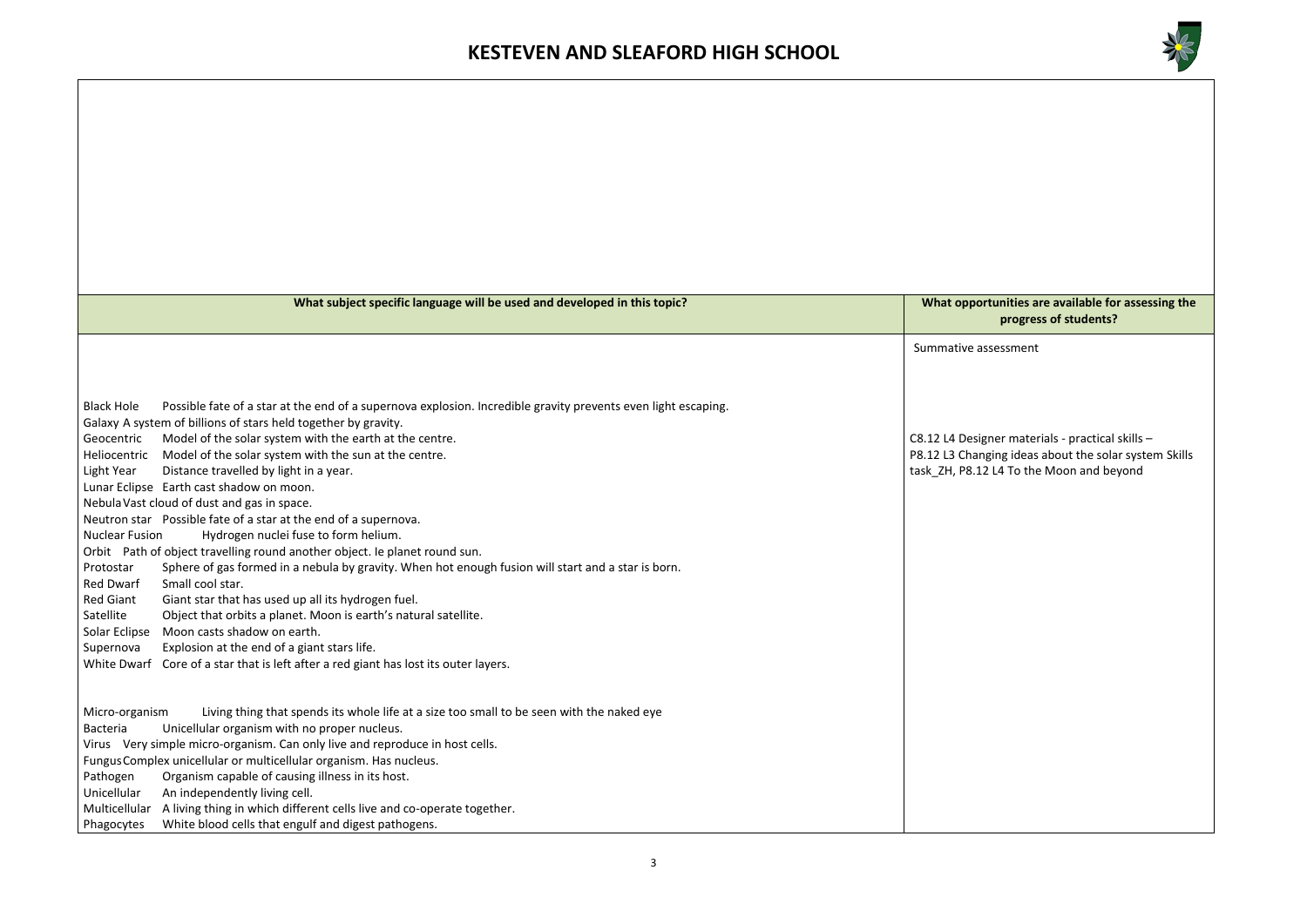Phagocytosis The process by which phagocytes operate. Lymphocyte White blood cells that produce antibodies. Antibody Chemicals which bind to and kill or inhibit pathogens. Immunity A state of being able to resist infection by a specific pathogen. Antitoxin A chemical released by white blood cells to counter toxins produced by pathogens. Vaccination An injection of dead or disabled pathogen to produce antibodies and so immunity to that pathogen Vaccine The contents of a vaccination. Antibiotic A medicine that can kill either bacteria or fungi. These do not kill viruses. Absorbency The amount of liquid that a material can hold. Absorbency is measured in units of cm3 water per kilogram of substance (or equivalent units). BiodegradableA substance that can be broken down in the environment by the action of living organisms (particularly bacteria). Paper, cotton and wood are all biodegradable. Glass and most plastics are not biodegradable. Density A measurement of an object's mass compared to its volume. Density is calculated by dividing the mass by the volume, so a substance or object with a high density has a large mass in a small volume. If something is denser than water, it will sink in water. If it is denser than mercury, it will sink in mercury. Nanotechnology The control of matter on an atomic and molecular scale, or the use of nanoparticles. Nanoparticles are very small particles that have very different properties from the same substance on a normal scale. Properties The characteristics of a substance that make it well suited (or poorly suited) for a particular purpose. Examples of properties include high melting point, good conductor of heat, flexible, malleable and poor conductor of electricity. Smart material A material that changes its properties depending on the environment it is in.



Synthetic Manufactured (made by humans).

For example, polyester clothing is synthetic, but cotton is a natural fibre.

Ultraviolet light Electromagnetic radiation that has a frequency slightly higher than that of visible light. It is often abbreviated to UV. Ultraviolet radiation causes suntan and sunburn and can cause skin cancer. It is not visible to humans but it is visible to some insects and birds.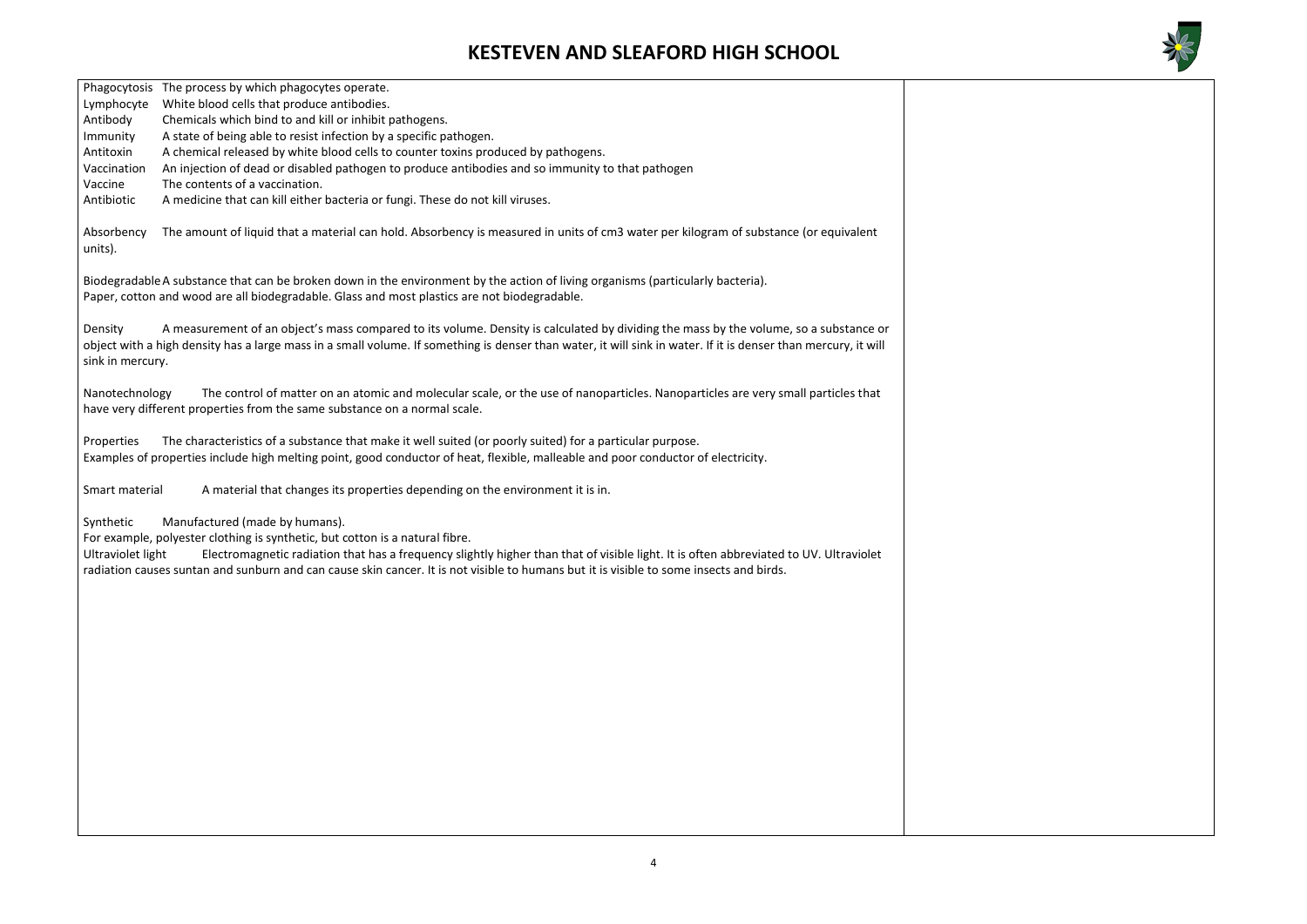

### **Intent – Concepts**

| <b>Lesson</b><br>title            | <b>Learning</b><br>challenge                                                                                                                                                                                   | <b>Higher level</b><br>challenge                                                                               | <b>Suggested activities and resources</b> |
|-----------------------------------|----------------------------------------------------------------------------------------------------------------------------------------------------------------------------------------------------------------|----------------------------------------------------------------------------------------------------------------|-------------------------------------------|
| C8.12 L1<br>Fit for<br>purpose    | Can I use<br>property words<br>to describe<br>some important<br>materials?                                                                                                                                     | Can I use<br>ideas about<br>properties to<br>explain why a<br>material is<br>used for a<br>certain<br>purpose? |                                           |
| C8.12 L2<br>Choosing<br>Materials | Can I describe<br>typical properties<br>and uses of<br>ceramics?<br>Can I describe<br>typical properties<br>and uses of<br>polymers?                                                                           | Can I<br>evaluate<br>typical<br>properties<br>and uses of<br>composites?                                       |                                           |
| C8.12 L3<br>Smart and<br>Small    | Can I state that<br>nanotechnology<br>involves making<br>tiny particles of a<br>substance that<br>have useful<br>properties?<br>Can I give some<br>examples of the<br>uses of<br>nanotechnology<br>$\tilde{?}$ | Can I give<br>some<br>examples of<br>smart<br>materials and<br>suggest what<br>they might be<br>used for?      |                                           |
| C8.12 L4<br>Designer<br>materials | Can I describe<br>two ways in<br>which new<br>materials are<br>developed by<br>scientists?<br>Can I suggest a<br>use for<br>thermochromic<br>and<br>photochromic<br>pigments?                                  | Can I explain<br>why crude oil<br>reserves<br>should be<br>conserved?                                          |                                           |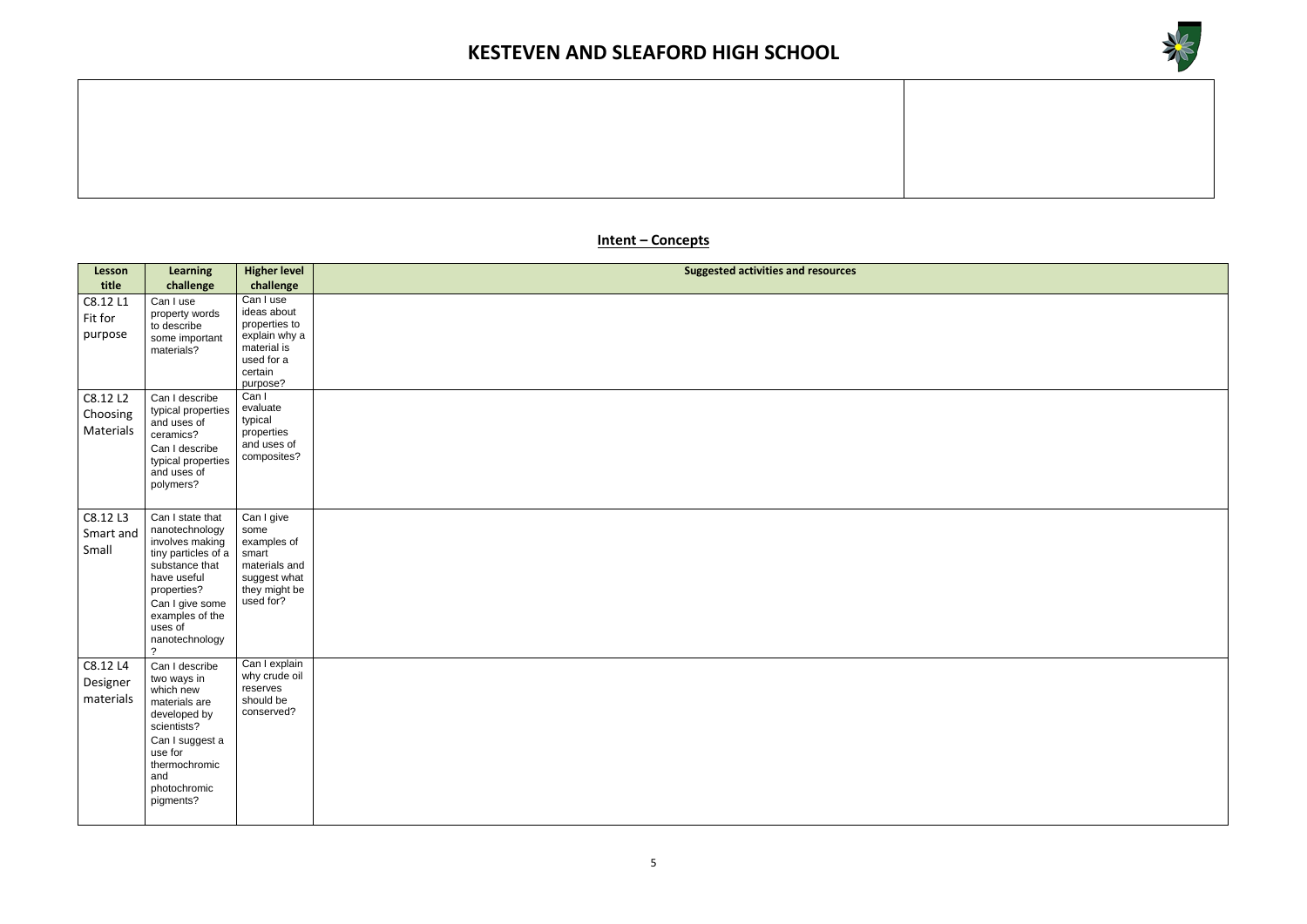



| B8.12L1<br>Types of<br>microbes                     | Can I state the<br>three microbe<br>types and<br>describe their<br>key features?                                                                                                | Can I<br>describe<br>simple<br>aseptic<br>technique?                                                                          |  |
|-----------------------------------------------------|---------------------------------------------------------------------------------------------------------------------------------------------------------------------------------|-------------------------------------------------------------------------------------------------------------------------------|--|
| B8.12 L2<br>Defence<br>against<br>disease           | Can I state the<br>ways in which<br>microbes can<br>enter the<br>body?                                                                                                          | Can I<br>describe<br>the body's<br>external<br>and internal<br>defences<br>against<br>microbial<br>infection?                 |  |
| B8.12L3<br>Vaccines<br>and<br>antibiotic<br>$\sf S$ | Can I describe<br>how<br>vaccination<br>protects the<br>patient from<br>future illness?<br>Can I state<br>that<br>antibiotics kill<br>fungi and<br>bacteria but<br>not viruses? | Can I<br>discuss<br>some issues<br>surroundin<br>g the use of<br>antibiotics?                                                 |  |
| B8.12 L4<br>Data<br>Handling                        | Can I interpret<br>scientific data<br>to reach a<br>conclusion?                                                                                                                 | Can I<br>analyse<br>scientific<br>data to<br>reach a<br>conclusion?                                                           |  |
| P8.12 L1<br>Sun, Earth<br>and Moon                  | Use a model<br>to describe<br>the relative<br>motion and<br>position of the<br>Sun, earth and<br>moon                                                                           | Use the<br>model to<br>explain:<br>Day and<br>night, Year,<br>Seasons,<br>Moon<br>phases,<br>Eclipses<br>[solar and<br>lunar] |  |